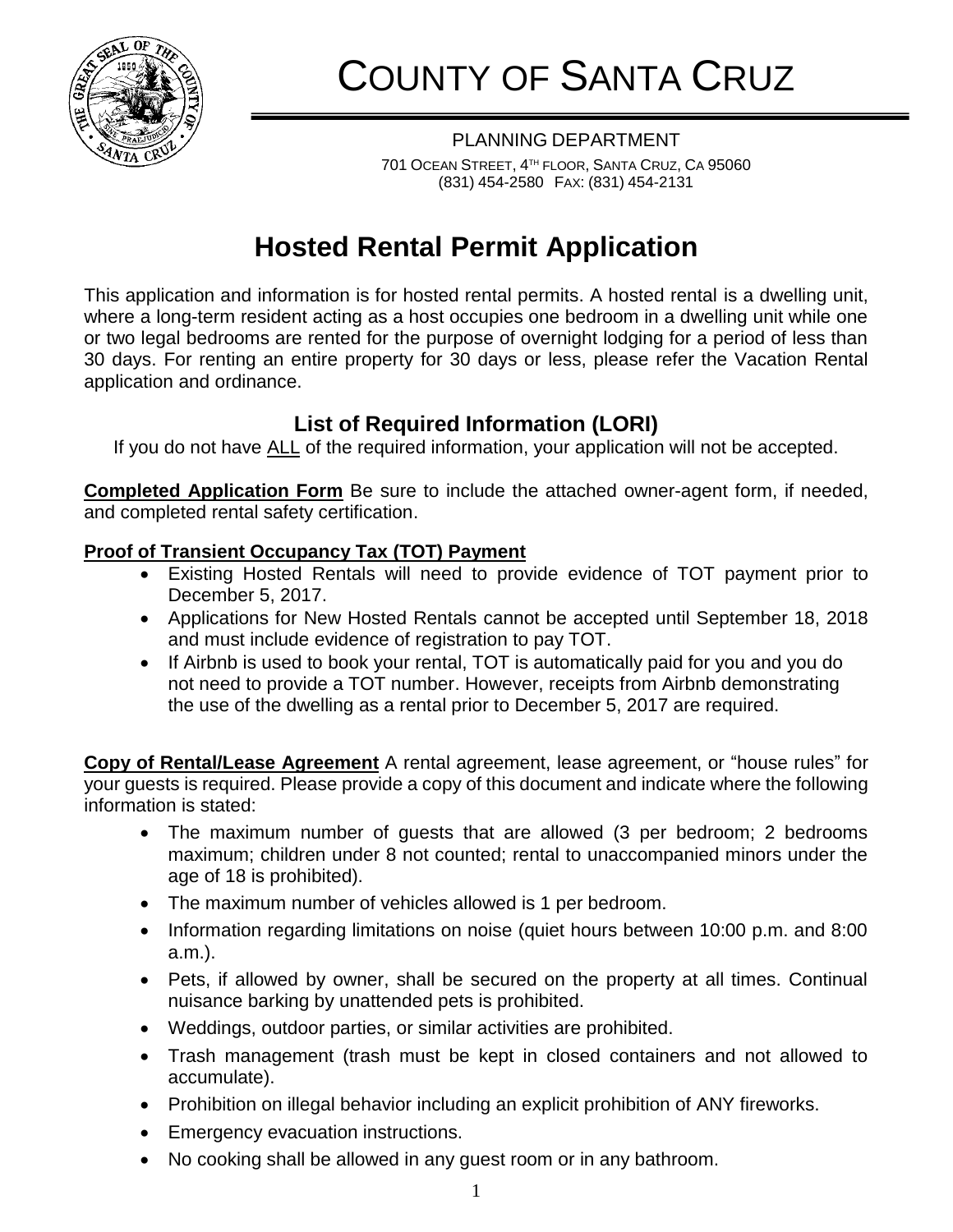# **Hosted Rental Application**

## **Permit and Property Information**

|                                    | Assessor's Parcel Number (APN): <u>(APNs may be obtained from the Assessor's Office at 831-454-2002)</u>                                                                                                                                  |
|------------------------------------|-------------------------------------------------------------------------------------------------------------------------------------------------------------------------------------------------------------------------------------------|
|                                    |                                                                                                                                                                                                                                           |
|                                    |                                                                                                                                                                                                                                           |
| pays your transient occupancy tax. | Transient Occupancy Tax Registration Number: ___________________________________<br>*Note: If you use AirBNB to manage your rental, you will not need to provide a registration number as AirBNB                                          |
| Number of bedrooms to be rented:   |                                                                                                                                                                                                                                           |
| <b>Owner Information</b>           |                                                                                                                                                                                                                                           |
|                                    |                                                                                                                                                                                                                                           |
| Mailing                            |                                                                                                                                                                                                                                           |
|                                    |                                                                                                                                                                                                                                           |
|                                    | Phone No.( <sub>(1,1,1</sub> ) (2,2) Cell Phone No. (2,2) (2,2) (2,2) (2,2) (2,2) (2,2) (2,2) (2,2) (2,2) (2,2) (2,2) (2,2) (2,2) (2,2) (2,2) (2,2) (2,2) (2,2) (2,2) (2,2) (2,2) (2,2) (2,2) (2,2) (2,2) (2,2) (2,2) (2,2) (2,2) (2,2) ( |
|                                    |                                                                                                                                                                                                                                           |
|                                    | <b>Applicant Information (Complete only if different from Owner Information)</b>                                                                                                                                                          |
|                                    |                                                                                                                                                                                                                                           |
| Mailing                            |                                                                                                                                                                                                                                           |
|                                    |                                                                                                                                                                                                                                           |
|                                    |                                                                                                                                                                                                                                           |
|                                    |                                                                                                                                                                                                                                           |

*NOTE:*

*If the application submittal is made by anyone other than the owner, a signed Owner/Agent form (attached) or a property management agreement must be submitted with the application.*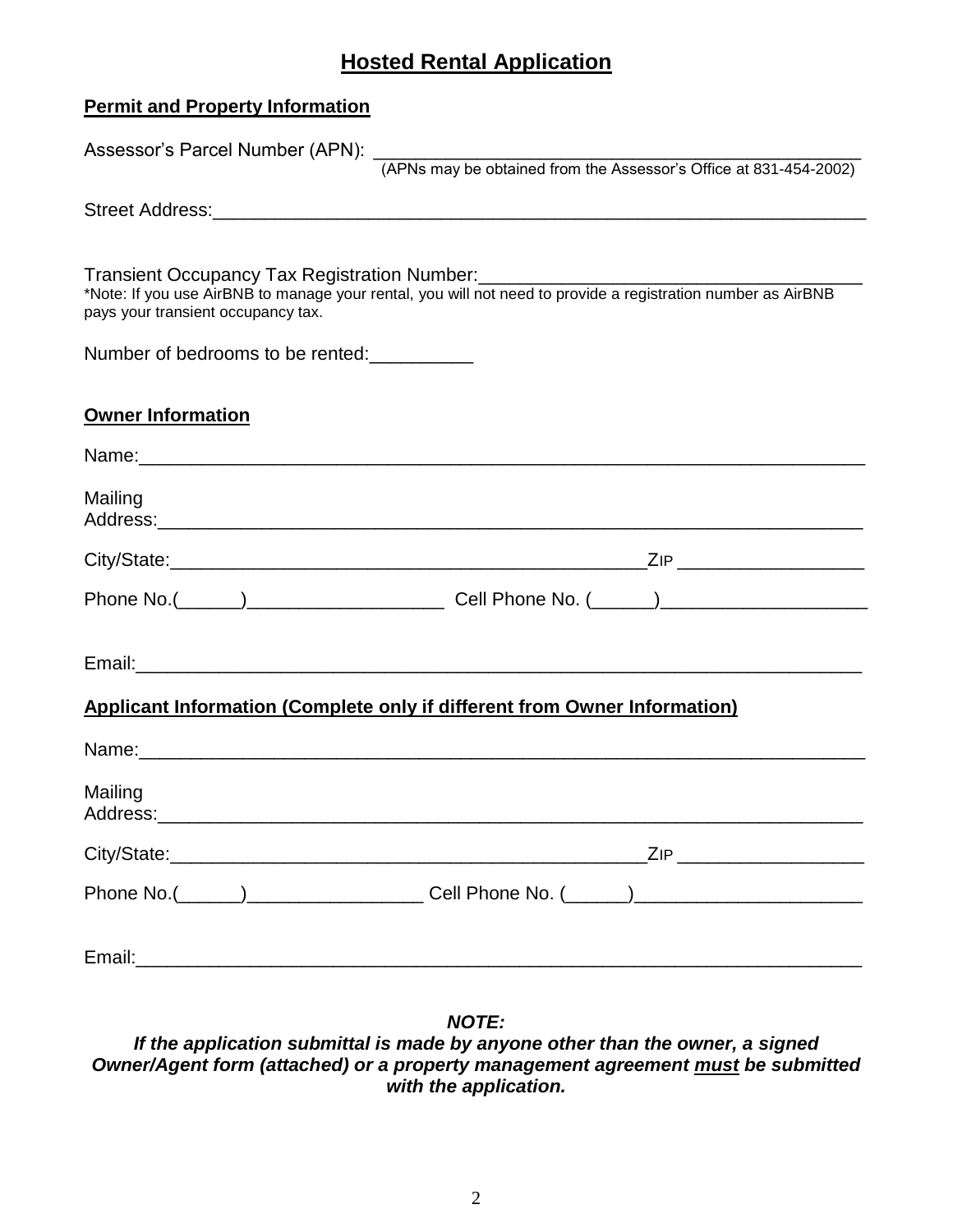# **RENTAL SAFETY CERTIFICATION**

The following items require verification to assure the rental is equipped and maintained to minimum safety standards to help provide for a safe vacation experience. Verification can be performed by owner (self-certified), certified home inspector, County Building Inspector, or by the property manager/agent.

- **Smoke alarms** (listed and approved by the State Fire Marshall) installed in the following locations per the 2016 California Residential Code, Sec. R314.1.
	- In each sleeping room.
	- Outside each separate sleeping area in the immediate vicinity of the bedroom(s).
	- At least one alarm on each story, including basements and habitable attics.
- **Carbon Monoxide alarms** (listed by an approved agency such as UL) installed in the following locations per the 2016 California Residential Code, Sec. R315.1.
	- Outside each separate sleeping area in the immediate vicinity of the bedroom(s).
	- At least one alarm on each story, including basements and habitable attics but not including crawl spaces or uninhabitable attics.
- Working **GFCI's** (ground fault circuit interrupters) required at all receptacles within 6 feet of all kitchen, bathroom, bar and laundry sinks per the 2016 California Electrical Code, Art. 210.8.
- All sleeping rooms shall be provided with at least one **emergency egress window** with a minimum net clear opening of 5 square feet, with a minimum opening height of 24 inches and minimum net clear opening width of 20 inches, with the bottom of the clear opening being not greater than 44" measured from the floor. Bars, grilles, grates or similar devices are permitted to be placed over emergency escape and rescue openings provided such devices are releasable or removable from the inside without the use of a key, tool or special knowledge. Per the 2016 California Residential Code, Sec. R310.
- All stairs shall have at least one continuous **handrail** running the full length of the stairs per the 2016 California Residential Code, Sec. R311.7.8
- $\Box$  All walking surfaces measured vertically more than 30" above grade or other floor levels, including mezzanines, platforms, stairs, ramps and landings shall have **guard railing** a minimum of 42" in height with openings no greater than 4" per the 2016 California Residential Code, Sec. R312.1. Exception: Guards on the open sides of stairs shall have a height not less than 34" measured vertically from a line connecting the leading edges of the treads.
- **Pool/spa safety barrier** enclosures shall comply with Santa Cruz County Code, Sec. 12.10.216. Exception: Self-contained spas/ hot tubs with approved safety covers need not comply with barrier requirements.
- Rental equipped with at least one **fire extinguisher** (type 2A10BC) installed in a readily visible/accessible location near the kitchen.

I hereby certify that the safety standard conditions listed above are fully complied with and will be maintained in a useable and functioning condition. **Form must be signed by one of the following four parties.**

| Owner of Rental Unit             |           | Date |
|----------------------------------|-----------|------|
| <b>Certified Home Inspector</b>  | License # | Date |
| <b>County Building Inspector</b> |           | Date |
| <b>Property Manager/Agent</b>    |           | Date |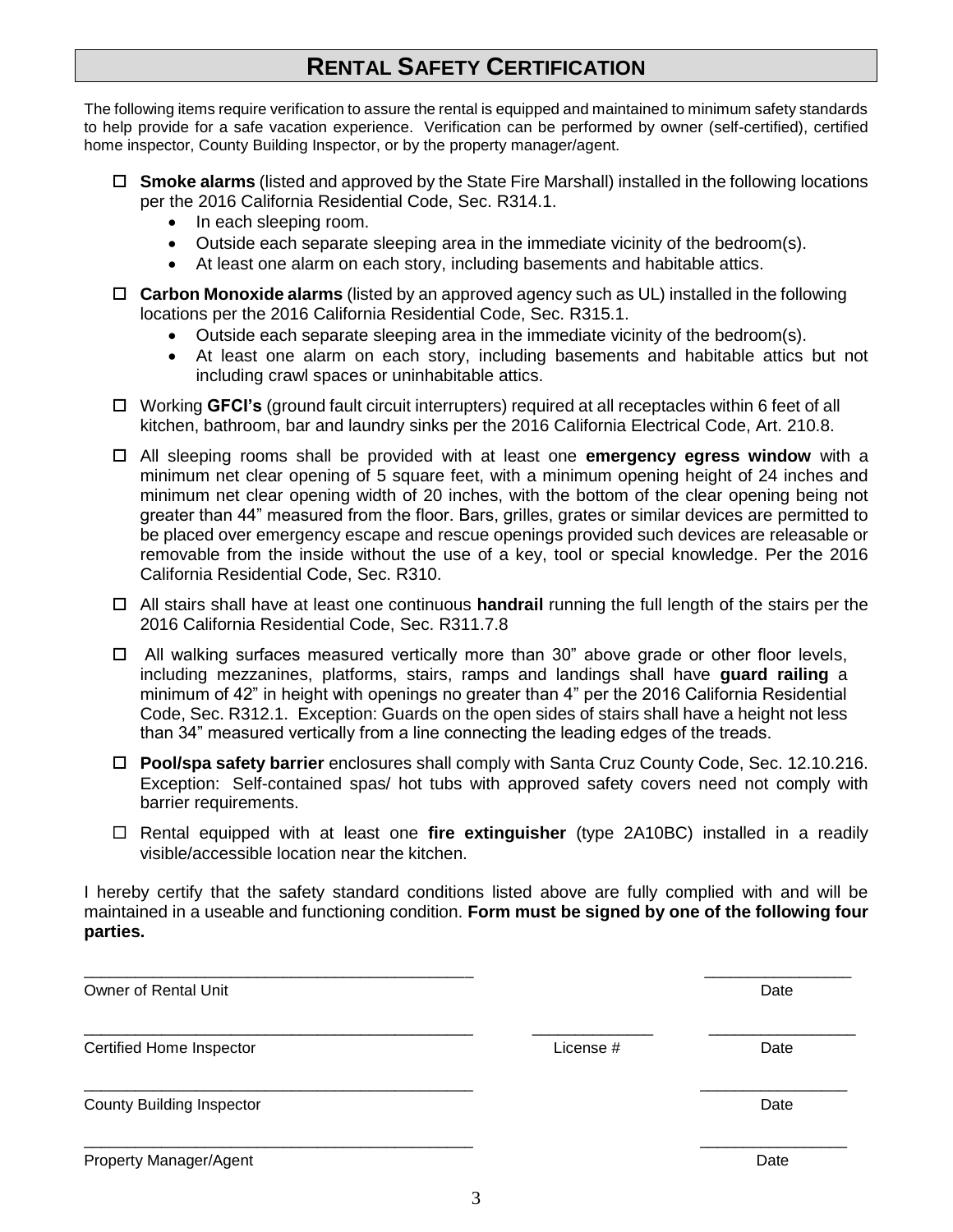# **APPLICANT'S SIGNATURE**

I certify that I am the applicant and that the information submitted with this application is true and accurate to the best of my knowledge and belief. I understand that the County of Santa Cruz is not responsible for inaccuracies in information presented, and that inaccuracies may result in the revocation of planning permits as determined by the Planning Director.

I certify that, to the best of my knowledge, the bedroom(s) associated with this hosted rental are legal and suitable for human occupancy.

I understand that hosted rentals are for bedrooms in the primary dwelling unit and are not permitted in accessory structures (including ADU's), legally restricted affordable housing units, balconies, sheds or porches, RV's, or tents.

I further certify that I am the owner or purchaser (or option holder) of the property involved in this application, or the lessee or agent fully authorized by the owner to make this submission, and that proof of such is on file with the Zoning Section.

I further certify that there are no restrictions against short term rentals associated with the subject property, including, but not limited to, Homeowner's Association regulations, and I understand that any permit issued will be rendered void if there are restrictions on the subject property.

I understand that the County of Santa Cruz has attempted to request everything necessary for an accurate and complete review of my proposal; however, after Planning staff has taken in the application and reviewed it further, it may be necessary to request additional information and clarification.

I understand that if this application will require a public hearing pursuant to County Code Section 13.10.694(D)(3), the application will be converted to an "at cost" application and I will be required to sign a contract and be billed for staff time associated with processing the application as provided in County Code Section 13.10.694(D)(3)(b)(ii).

\_\_\_\_\_\_\_\_\_\_\_\_\_\_\_\_\_\_\_\_\_\_\_\_\_\_\_\_\_\_\_\_\_\_\_\_\_\_\_\_\_\_\_\_\_\_\_\_\_\_\_\_\_\_\_\_\_\_\_\_\_\_\_\_\_\_\_\_\_\_\_\_\_\_\_\_

**Signature of Owner or Authorized Agent Date**